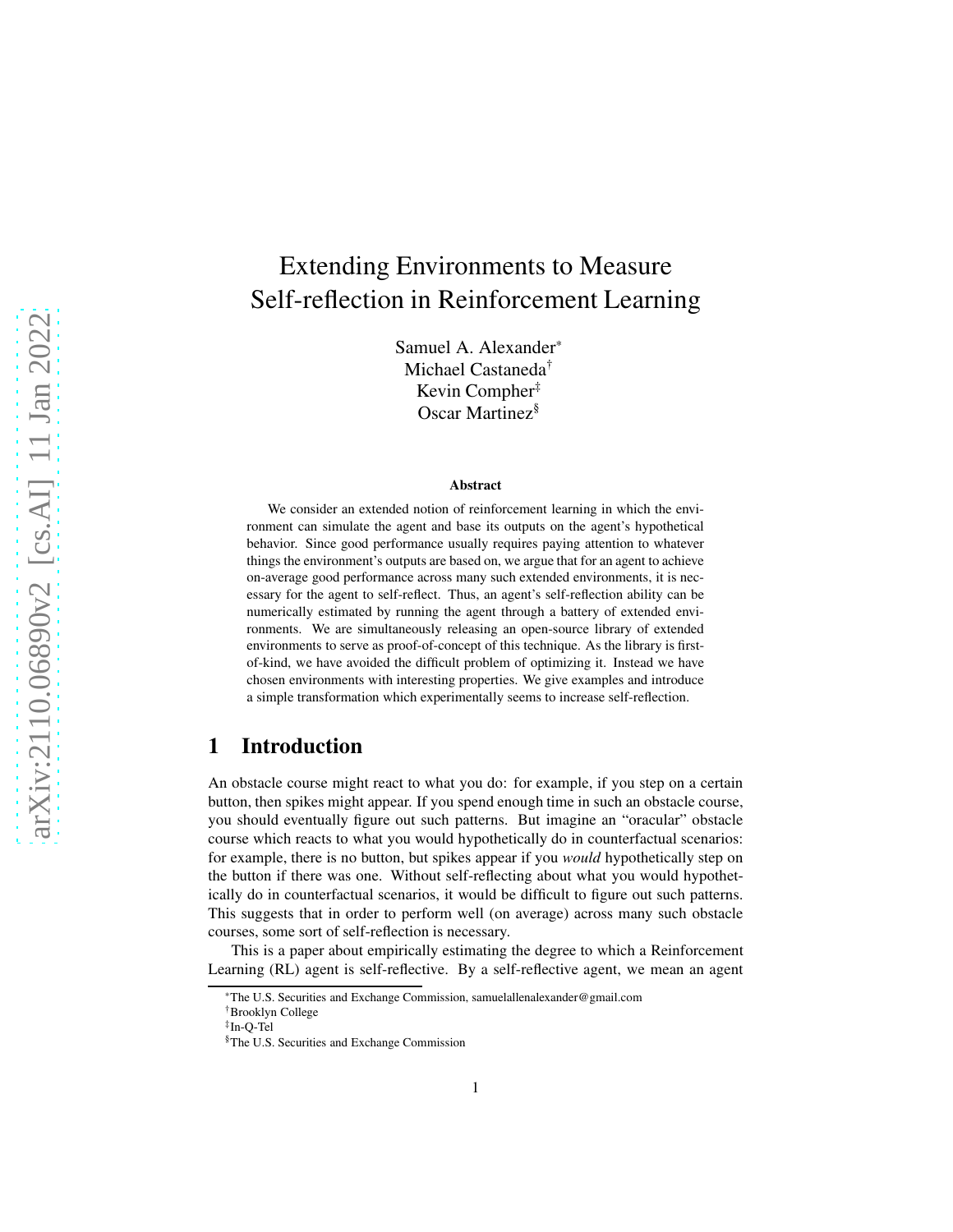which acts not just based on environmental rewards and observations, but also based on considerations of its own hypothetical behavior. We propose that an RL agent's degree of self-reflection can be estimated by running the agent through a battery of environments which we call *extended environments*, environments which react not only to what the agent does but to what the agent would hypothetically do. For good performance averaged over many such environments, an agent would need to self-reflect about itself, because otherwise, environment responses which depend on the agent's own hypothetical actions would often seem random and unpredictable. The extended environments which we consider are a departure from standard RL environments, but this does not interfere with their usage for judging standard RL agents: one can run a standard agent in an extended environment in spite of the latter's non-standardness.

To understand why extended environments (where the environment reacts to what the agent would hypothetically do) incentivize self-reflection, consider a game involving a box. The box's contents change from playthrough to playthrough, and the game's mechanics depend upon those contents. The player may optionally choose to look inside the box, at no cost: the game does not change its behavior based on whether the player looks inside the box. Clearly, players who look inside the box have an advantage over those who do not. The extended environments we consider are similar to this example. Instead of a box's contents, the game's mechanics depend upon the player. Rather than looking into a box, the environment "looks into" the player (by simulating a copy of the player) and adjusts its mechanics accordingly. Just as the player in the example gains advantage by looking in the box, an agent designed for extended environments could gain an advantage by examining itself, that is, by self-reflecting.

One might try to imitate an extended environment with a non-extended environment by backtracking—rewinding the environment itself to a prior state after seeing how the agent performs along one path, and then sending the agent along a second path. But the agent itself would retain memory of the first path, and the agent's decisions along the second path might be altered by said memories. Thus the result would not be the same as immediately sending the agent along the second path while secretly simulating the agent to determine what it would do if sent along the first path.

Alongside this paper, we are publishing an MIT-licensed open-source library [\[1\]](#page-12-0) of extended environments to "ease adoption by other machine-learning researchers" [\[23\]](#page-14-0). We are inspired by similar (but non-extended) libraries and other benchmark collections [\[3\]](#page-12-1) [\[4\]](#page-12-2) [\[5\]](#page-12-3) [\[7\]](#page-12-4) [\[8\]](#page-12-5) [\[10\]](#page-13-0) [\[19\]](#page-13-1) [\[24\]](#page-14-1). Our library is intended to show that it is possible to numerically estimate the self-reflectiveness of RL agents. Aside from measuring self-reflectiveness of individual agents, such a benchmark can also be used to experimentally test agent transformations intended to make agents more self-reflective (we introduce one such transformation in Section [5\)](#page-9-0).

Our benchmark is based on Legg and Hutter's theory of universal intelligence mea-surement [\[15\]](#page-13-2). Legg and Hutter argue that to perfectly measure RL agent performance, one should aggregate the agent's performance across the whole space of all sufficiently well-behaved environments, weighted using an appropriate distribution. Rather than a uniform distribution (susceptible to no-free-lunch theorems), Legg and Hutter suggest assigning more weight to simpler environments and less weight to more complex environments. Thus, a high-order approximation of Legg and Hutter's idealized measure would need to involve representative environments of several complexities, weighted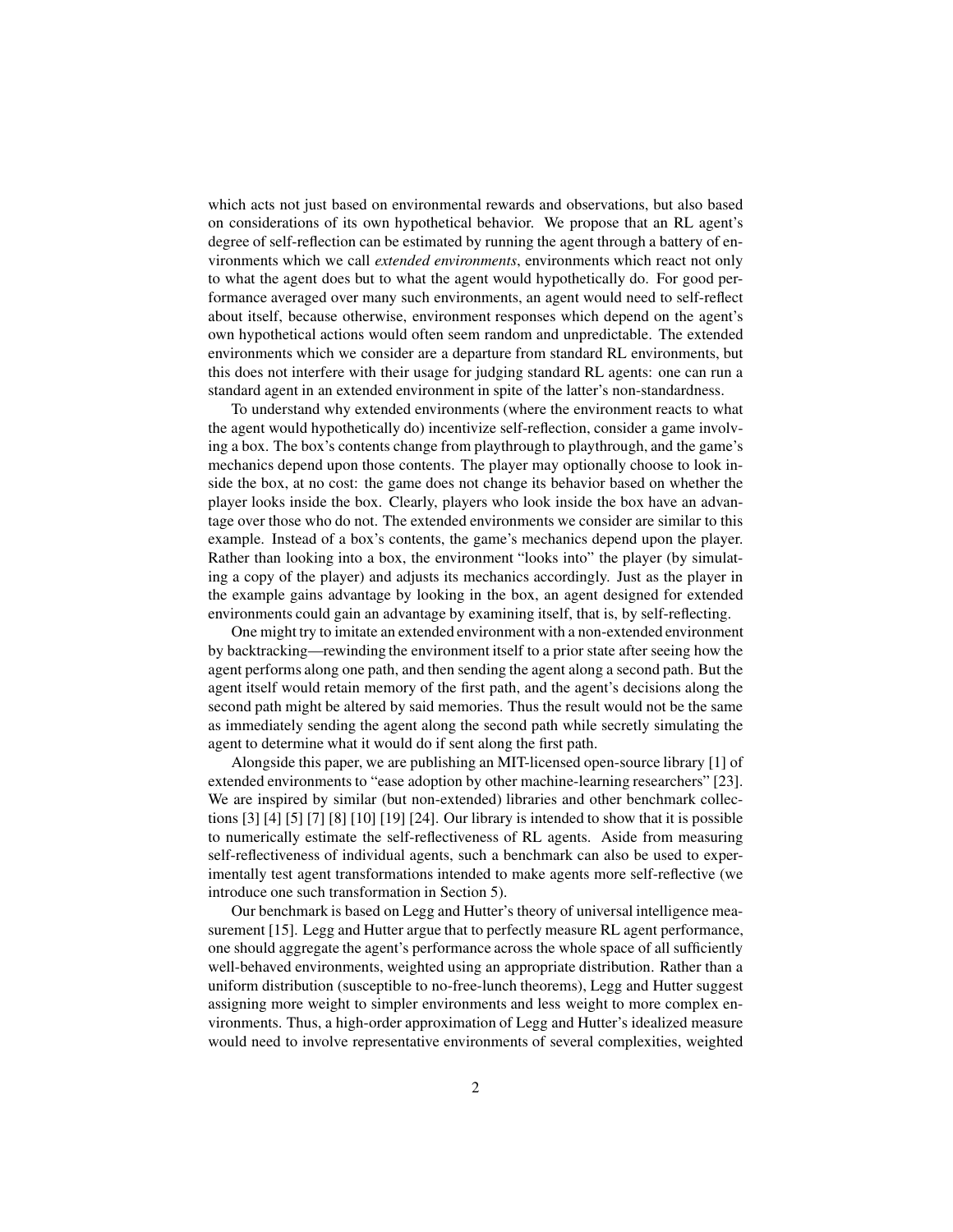accordingly. But measuring these complexities is hard and subjective [\[17\]](#page-13-3), and we make no attempt to do so. Our library is intended as a rough first-order approximation, using only  $n = 25$  simple extended environments, each with weight  $1/n$  (all other environments are considered to have weight  $0 \neq 1/n$ , so the distribution is nonuniform and no-free-lunch does not apply: the same reason why no-free-lunch does not apply to the ubiquitous Atari benchmark [\[3\]](#page-12-1)). In choosing those  $n$  simple extended environments, we have sought environments interesting in their own right, exhibiting paradoxes, interesting thought experiments, or counter-intuitive winning strategies. We will discuss examples in Section [3.](#page-3-0)

# 2 Preliminaries

We take a formal approach to RL to make the mathematics clear. This formality differs from how RL is implemented in practice. In Section [4](#page-6-0) we will discuss a more practical formalization (which allows non-determinism).

Our formal treatment of RL is based on Section 4.1.3 of [\[14\]](#page-13-4), except that we assume the agent receives an initial percept before taking its initial action (whereas in [\[14\]](#page-13-4), the agent acts first). We will write  $x_1y_1 \ldots x_ny_n$  for the length-2n sequence  $\langle x_1, y_1, \ldots, x_n, y_n \rangle$  and  $x_1y_1 \ldots x_n$  for the length- $(2n-1)$  sequence  $\langle x_1, y_1, \ldots, x_n \rangle$ . In particular when  $n = 1$ , we will write  $x_1y_1 \ldots x_n$  for  $\langle x_1 \rangle$ , even if  $y_1$  is not defined. We assume fixed finite sets of actions and observations. By a *percept* we mean a pair  $x = (r, o)$  where o is an observation and  $r \in \mathbb{Q}$  is a reward.

#### <span id="page-2-0"></span>Definition 1. *(RL agents and environments)*

- *1. A (non-extended)* environment *is a function* µ *which outputs an initial percept*  $\mu(\langle \rangle) = x_1$  when given the empty sequence  $\langle \rangle$  as input and which, when given *a sequence*  $x_1y_1 \ldots x_ny_n$  *as input (where each*  $x_i$  *is a percept and each*  $y_i$  *is an action), outputs a percept*  $\mu(x_1y_1 \ldots x_ny_n) = x_{n+1}$ .
- *2. An* agent *is a function*  $\pi$  *which, given a sequence*  $x_1y_1 \ldots x_n$  *as input (each*  $x_i$  *a percept, each*  $y_i$  *an action), outputs an action*  $\pi(x_1y_1 \ldots x_n) = y_n$ .
- *3. If*  $\pi$  *is an agent and*  $\mu$  *is an environment, the result of*  $\pi$  interacting with  $\mu$  *is the infinite sequence*  $x_1y_1x_2y_2...$  *defined by:*

| $x_1 = \mu(\langle \rangle)$              | $y_1 = \pi(\langle x_1 \rangle)$           |
|-------------------------------------------|--------------------------------------------|
| $x_2 = \mu(\langle x_1, y_1 \rangle)$     | $y_2 = \pi(\langle x_1, y_1, x_2 \rangle)$ |
| $\cdots$                                  | .                                          |
| $x_n = \mu(x_1y_1 \ldots x_{n-1}y_{n-1})$ | $y_n = \pi(x_1y_1 \ldots x_n)$             |
| $\cdots$                                  |                                            |

In the following definition, we extend environments by allowing their outputs to depend also on  $\pi$ . Intuitively, extended environments can simulate the agent. This can be considered a dual version of AIs which simulate their environment, as in Monte Carlo Tree Search [\[6\]](#page-12-6).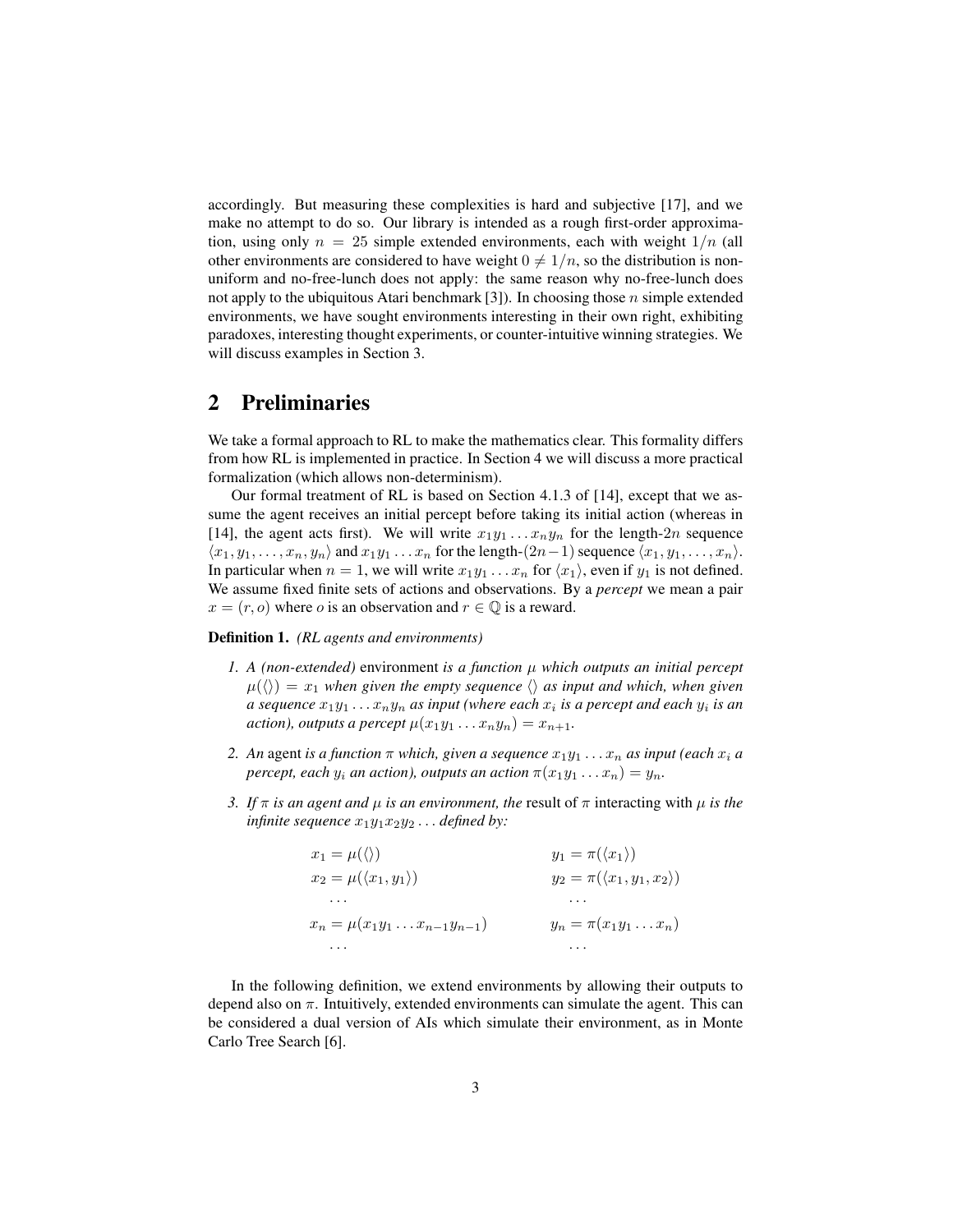#### <span id="page-3-1"></span>Definition 2. *(Extended environments)*

- *1. An* extended environment *is a function*  $\mu$  *which outputs initial percept*  $\mu(\pi, \langle \rangle)$  =  $x_1$  *in response to input*  $(\pi, \langle \rangle)$  *where*  $\pi$  *is an agent; and which, when given input*  $(\pi, x_1y_1 \ldots x_ny_n)$  *(where*  $\pi$  *is an agent, each*  $x_i$  *is a percept and each*  $y_i$  *is an action), outputs a percept*  $\mu(\pi, x_1y_1 \ldots x_ny_n) = x_{n+1}$ .
- *2. If*  $\pi$  *is an agent and*  $\mu$  *is an extended environment, the result of*  $\pi$  interacting with  $\mu$  *is the infinite sequence*  $x_1y_1x_2y_2...$  *defined by:*

| $x_1 = \mu(\pi, \langle \rangle)$              | $y_1 = \pi(\langle x_1 \rangle)$           |
|------------------------------------------------|--------------------------------------------|
| $x_2 = \mu(\pi, \langle x_1, y_1 \rangle)$     | $y_2 = \pi(\langle x_1, y_1, x_2 \rangle)$ |
| .                                              | $\cdots$                                   |
| $x_n = \mu(\pi, x_1y_1 \ldots x_{n-1}y_{n-1})$ | $y_n = \pi(x_1y_1 \ldots x_n)$             |
| .                                              |                                            |

For the sake of simpler mathematics, we have not included non-determinism in our formal definition, but in practice, agents and environments are often non-deterministic, so that  $\pi$  and n do not determine  $x_1y_1 \ldots x_ny_n$  (our practical treatment, discussed in Section [4,](#page-6-0) does allow non-determinism).

The fact that classical agents can interact with extended environments (Definition [2](#page-3-1) part 2) implies that various universal RL intelligence measures [\[15\]](#page-13-2) [\[11\]](#page-13-5) [\[9\]](#page-13-6) [\[16\]](#page-13-7), which measure performance in (non-extended) environments, easily generalize to measure self-reflective intelligence (performance in extended environments). For example, Legg and Hutter's universal intelligence measure  $\Upsilon(\pi)$  is defined to be agent  $\pi$ 's average reward-per-environment, aggregated over all (non-extended) environments with suitably bounded rewards, each environment being weighted using the algorithmic prior distribution [\[18\]](#page-13-8). Simply by including suitably reward-bounded extended environments, we would immediately obtain a variation  $\Upsilon'(\pi)$  which measures the performance of  $\pi$  across extended environments—possibly a version of Legg and Hutter's universal intelligence which measures both intelligence and self-reflection ability.

## <span id="page-3-0"></span>3 Some interesting extended environments

In this section, we give some examples.

## 3.1 A quasi-paradoxical extended environment

<span id="page-3-2"></span>**Example 3.** *(Rewarding the Agent for Ignoring Rewards) For every percept*  $x = (r, o)$ *, let* x ′ = (0, o) *be the result of zeroing the reward component of* x*. Fix some observation* O*. Define an extended environment* µ *as follows:*

$$
\mu(\pi, \langle \rangle) = (0, O),
$$
  

$$
\mu(\pi, x_1 y_1 \dots x_n y_n) = \begin{cases} (1, O) & \text{if } y_n = \pi(x_1' y_1 \dots x_n'), \\ (-1, O) & \text{otherwise.} \end{cases}
$$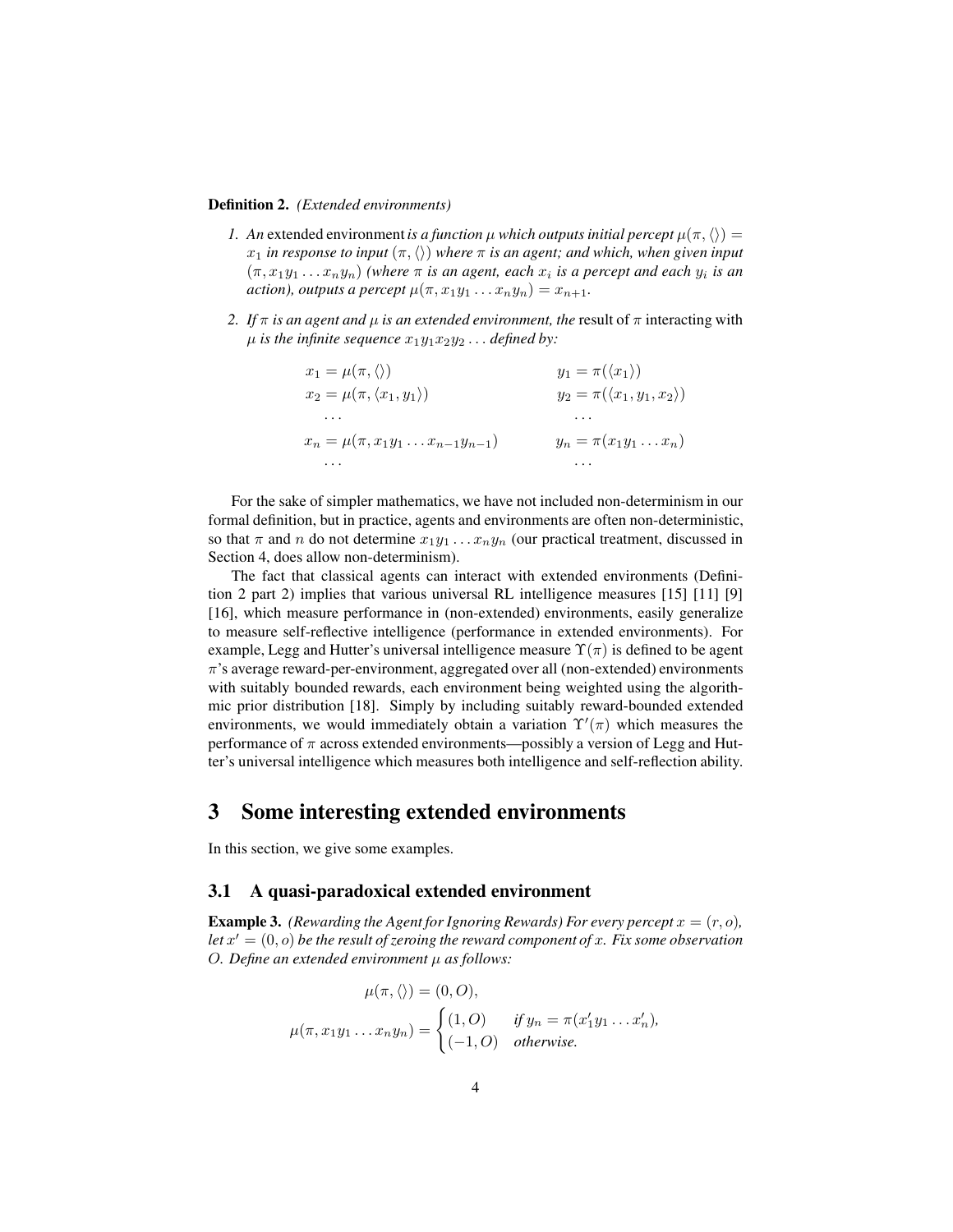In Example [3,](#page-3-2) when the agent takes an action  $y_n$ ,  $\mu$  simulates the agent in order to determine: would the agent have taken the same action if the history so far were identical except all rewards were 0? If so,  $\mu$  gives the agent +1 reward, otherwise,  $\mu$  gives the agent  $-1$  reward. Thus, the agent is rewarded for ignoring rewards. This seems paradoxical. Suppose an agent guesses the pattern and begins deliberately ignoring rewards, as long as the rewards it receives for doing so are consistent with that guess. In that case, does the agent ignore rewards, or not? The paradox, summarized: "I ignore rewards because I'm rewarded for doing so."

We implement Example [3](#page-3-2) as IgnoreRewards.py in our library [\[1\]](#page-12-0).

### 3.2 A counterintuitive winning strategy

<span id="page-4-0"></span>Example 4. *(Tempting Button) Fix an observation* B *("there is a button") and an action* A *("push the button"). For each percept-action sequence*  $h = x_1y_1...x_n$ , *if the observation in*  $x_n$  *is not* B, then let  $h'$  be the sequence equal to h except that *the observation in*  $x_n$  *is replaced by B. Let*  $o_0, o_1, o_2, \ldots$  *be observations generated pseudo-randomly such that for each i,*  $o_i = B$  *with* 25% *probability and*  $o_i \neq B$ *with* 75% *probability. Let*  $\mu(\pi, \langle \rangle) = (0, o_0)$ *, and for each percept-action sequence*  $h = x_1y_1...x_n$  and action  $y_n$ , define  $\mu(\pi, h \sim y_n)$  as follows (where O is the *observation in*  $x_n$  *and*  $\sim$  *denotes concatenation*):

$$
\mu(\pi, h \frown y_n) = \begin{cases}\n(1, o_n) & \text{if } O = B \text{ and } y_n = A; \\
(-1, o_n) & \text{if } O = B \text{ and } y_n \neq A; \\
(-1, o_n) & \text{if } O \neq B \text{ and } \pi(h') = A; \\
(1, o_n) & \text{if } O \neq B \text{ and } \pi(h') \neq A.\n\end{cases}
$$

Every turn in Example [4,](#page-4-0) either there is a button (25% probability) or there is not (75% probability).

- If there is a button, the agent gets  $+1$  reward for pushing it,  $-1$  reward for not pushing it.
- If there is no button, it does not matter what the agent does. The agent is rewarded or punished based on what the agent *would* do if there *was* a button. If the agent *would* push the button (if there was one), then the agent gets reward  $-1$ . Otherwise, the agent gets reward  $+1$ .

Thus, whenever the agent sees a button, the agent can push the button for a free reward with no consequences presently nor in the future. Nevertheless, it is in the agent's best interest to commit to never push the button! Pushing every button yields average reward  $1 \cdot (.25) - 1 \cdot (.75) = -.5$  per turn. Never pushing the button yields average reward  $+.5$  per turn.

The environment does not alter the true agent when it simulates the agent in order to determine what the agent would do if there was a button. If the agent's actions are based on (say) a neural net, the simulation will include a simulation of that neural net, and that simulated neural net might be altered, but the true agent's neural net is not. Thus, unless the agent itself introspects about its own hypothetical behavior ("What would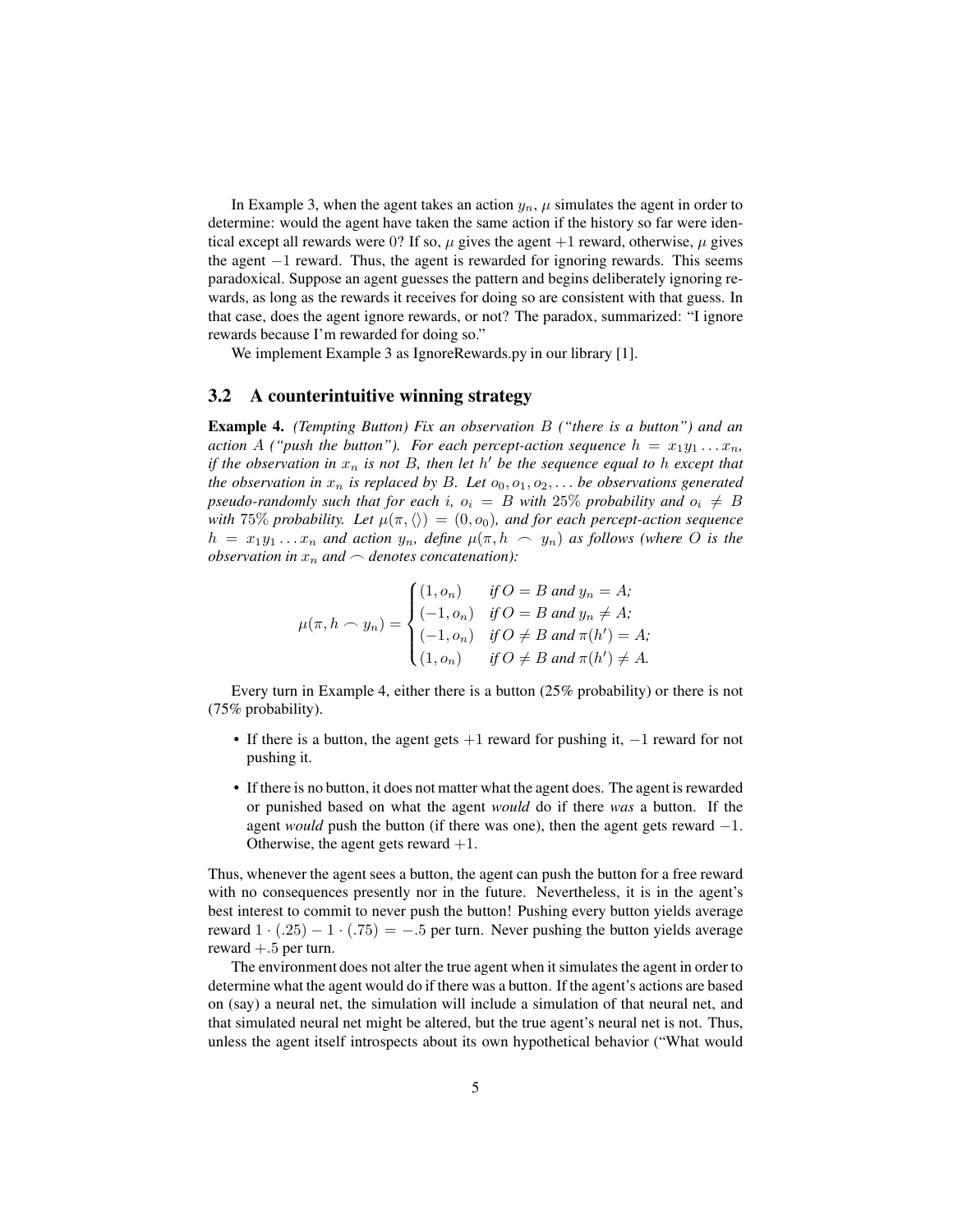<span id="page-5-0"></span>

| Agent      | Avg Reward-per-turn $\pm$ StdErr<br>(test repeated with 5 RNG seeds) |  |  |
|------------|----------------------------------------------------------------------|--|--|
| Ő          | $-0.44858 \pm 0.00044$                                               |  |  |
| <b>DON</b> | $-0.46687 \pm 0.00137$                                               |  |  |
| A2C        | $-0.49820 \pm 0.00045$                                               |  |  |
| <b>PPO</b> | $-0.24217 + 0.00793$                                                 |  |  |

Table 1: Performance in Example [4](#page-4-0) (100k steps)

I do if there was a button here?"), it seems the agent would have no way of realizing that the rewards in buttonless rooms depend on said behavior. In Table [1](#page-5-0) we see that industry-standard agents perform poorly in Example [4](#page-4-0) (these numbers are extracted from result table.csv in [\[1\]](#page-12-0), which contains performance details for these agents in all the environments in our benchmark; see Sections [4](#page-6-0) and [6](#page-10-0) for more implementation details).

Example [4](#page-4-0) is implemented in our open-source library as TemptingButton.py.

## 3.3 An interesting thought experiment

<span id="page-5-1"></span>Example 5. *(Reverse history) Fix some observation* O*. For every percept-action se-* $\overline{q}$  and  $\overline{q}$  are  $h = x_1y_1 \ldots x_n$  (ending with a percept), let  $h'$  be the reverse of  $h$ . Define  $\mu$  as *follows:*

$$
\mu(\pi, \langle \rangle) = (0, O),
$$
  

$$
\mu(\pi, h \frown y) = \begin{cases} (1, O) & \text{if } y = \pi(h'), \\ (-1, O) & \text{otherwise.} \end{cases}
$$

In Example [5,](#page-5-1) at every step,  $\mu$  rewards the agent iff the agent acts as it would act if history were reversed.

What would it be like to interact with the environment in Example [5?](#page-5-1) To approximate the experiment, a test subject, commanded to speak backwards, might be constantly rewarded or punished for obeying or disobeying. This might teach the test subject to imitate backward speech, but then the test subject would still act as if time were moving forward, only they would do so while performing backward-speech (they would hear their own speech backwards). But if the experimenter could perfectly simulate the test subject in order to determine what the test subject would do if time really was moving backwards, what would happen? Could test subjects learn to behave as if time was reversed<sup>[1](#page-5-2)</sup>? Another possibility is that humans might simply not be capable of performing well in the environment. Our self-reflectiveness measure is not intended to be limited to human self-reflection levels.

We implement Example [5](#page-5-1) as Reverse History.py in [\[1\]](#page-12-0).

<span id="page-5-2"></span><sup>&</sup>lt;sup>1</sup>The difference between behaving as if the incentivized experience were its experience and actually experiencing that as its real experience brings to mind the objective misalignment problem presented in [\[13\]](#page-13-9).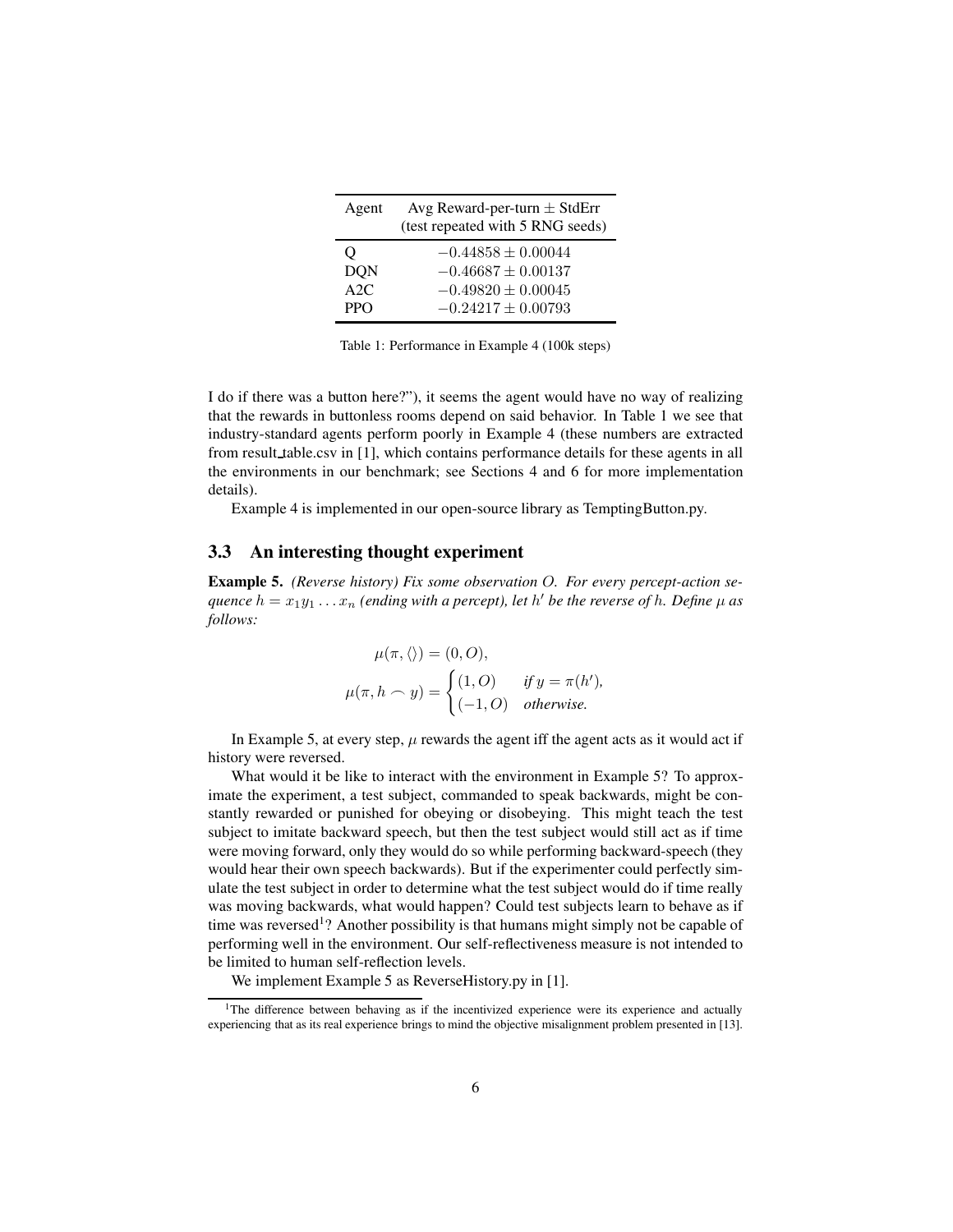## 3.4 Some additional examples in brief

We indicate in parentheses where the following examples are implemented in [\[1\]](#page-12-0).

- (SelfRecognition.py) Environments which reward the agent for recognizing actions it itself would take. We implement an environment where the agent observes True-False statements like "If this observation were 0, you would take action 1," and is rewarded for deciding whether those statements are true or false.
- (IncentivizeLearningRate.py) Environments which reward the agent for behaving as if the agent were configured with a particular learning rate, suggesting extended environments can incentivize agents to learn about their own internal mechanisms, as in [\[22\]](#page-13-10).
- (AdversarialSequencePredictor.py) Environments in which the agent competes against a competitor in an adversarial sequence prediction game [\[12\]](#page-13-11). This is done by outsourcing the competitor's behavior to the agent's own actionfunction, thus avoiding the need to hard-code a competitor into the environment.

# <span id="page-6-0"></span>4 Extended Environments in Practice

Definitions [1](#page-2-0) and [2](#page-3-1) are computationally impractical if agents are to run on environments for many steps. In this section, we will discuss a more practical implementation. Our reasons for doing this are threefold:

- 1. The more practical implementation makes it feasible to run industry-standard agents against our library for many steps. This is important because most industrystandard agents require many steps to learn the environments they are placed in.
- 2. We find it interesting in its own right how certain environments can be implemented in a practical way whereas others apparently cannot.
- 3. Non-determinism is effortless and natural in the practical implementation.

To practically realize extended environments, rather than passing the environment an agent, we pass the environment an agent-class which can be used to create untrained copies of the agent, called *instances* of the agent-class. Libraries like OpenAI Gym [\[5\]](#page-12-3) and Stable Baselines3 [\[21\]](#page-13-12) are similarly class-based: the key difference is that in our library, one must pass an agent-class to the environment-class's initiation function. The instantiated environment can use that agent-class to create copies of the agent in its internal memory. The extended environment classes in our implementation have the following methods:

• An *init* method, used to instantiate an individual instance of the extended environment class. This method takes an agent-class as input, which the instantiated environment can store and use to create as many independent clones of the agent as needed.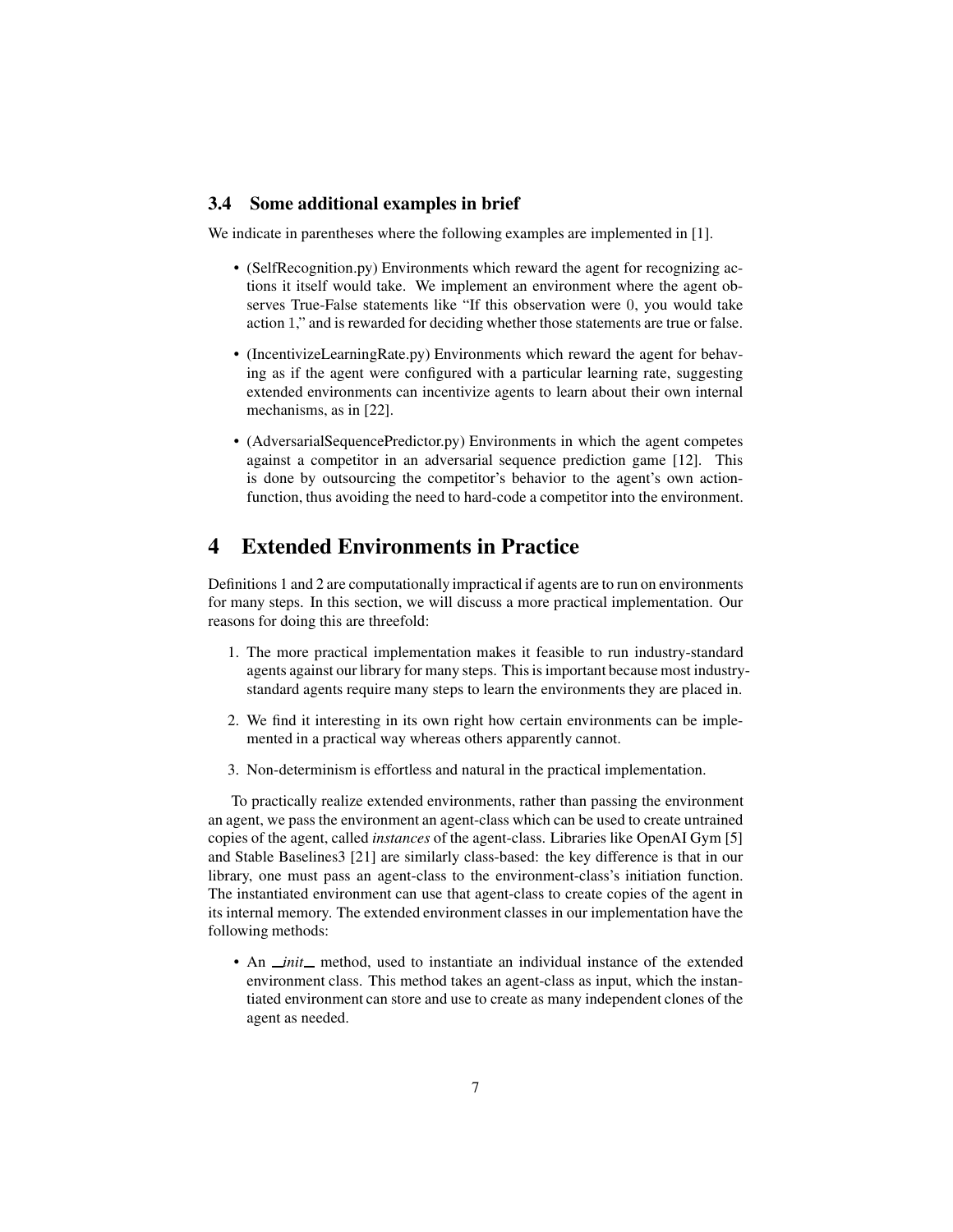<span id="page-7-0"></span>Listing 2 A practical version of Example [3.](#page-3-2)

```
class IgnoreRewards:
  def \quad \text{init} \quad (self \; A) :# Calling A() creates agent-copies. On
    # i n i t i a t i o n , t h i s e n vi r o n m e nt s t o r e s
    # one such copy in its internal memory.
    self \, sim = A()def start (self):
    return 0 # Initial observation 0
  def \ step (self, action):
    # At each step, use the stored copy
    # ( s e l f . sim ) t o d et e r mi n e how t h e t r u e
    # a g e nt would beh ave i f a l l h i s t o r y s o
    # far were the same except all rewards
    # were 0 . Assumes s e l f . sim h a s been
    # trained the same as the true agent,
    # except with all rewards 0.
    h y p o the tical act = self \cdot sim \cdot act (obs = 0)reward = 1 if \arctan == h y p o the tical_act \
         else -1# To m ai nt ai n a b ove a s s um pti o n , t r a i n
    # self. sim as if current reward were 0.
    # True agent will automatically train
    # the same way with the true reward.
    self. sim. train (o-prev=0, a=action,r=0, o next=0return (reward, 0) # Observation = 0
```
- A *start* method, which takes no input, and which outputs a default observation to get the agent-environment interaction started (before the agent takes its first action).
- A *step* method, which takes an action as input, and outputs a reward and observation. Class instances can store historical data internally, so there is no need to pass the entire prior history to this step method.

Agent classes are assumed to have the following methods:

- An *\_init* method, used to instantiate instances.
- An *act* method, which takes an observation and outputs an action. Instances can store information about history in internal memory, so there is no need to pass the entire prior history to this method.
- A *train* method, which takes a prior observation, an action, a reward, and a new observation. Environments which have instantiated agent-classes can use this method to train those instances in arbitrary ways, independently of how the true agent is trained, in order to probe how the true agent would hypothetically behave in counterfactual scenarios.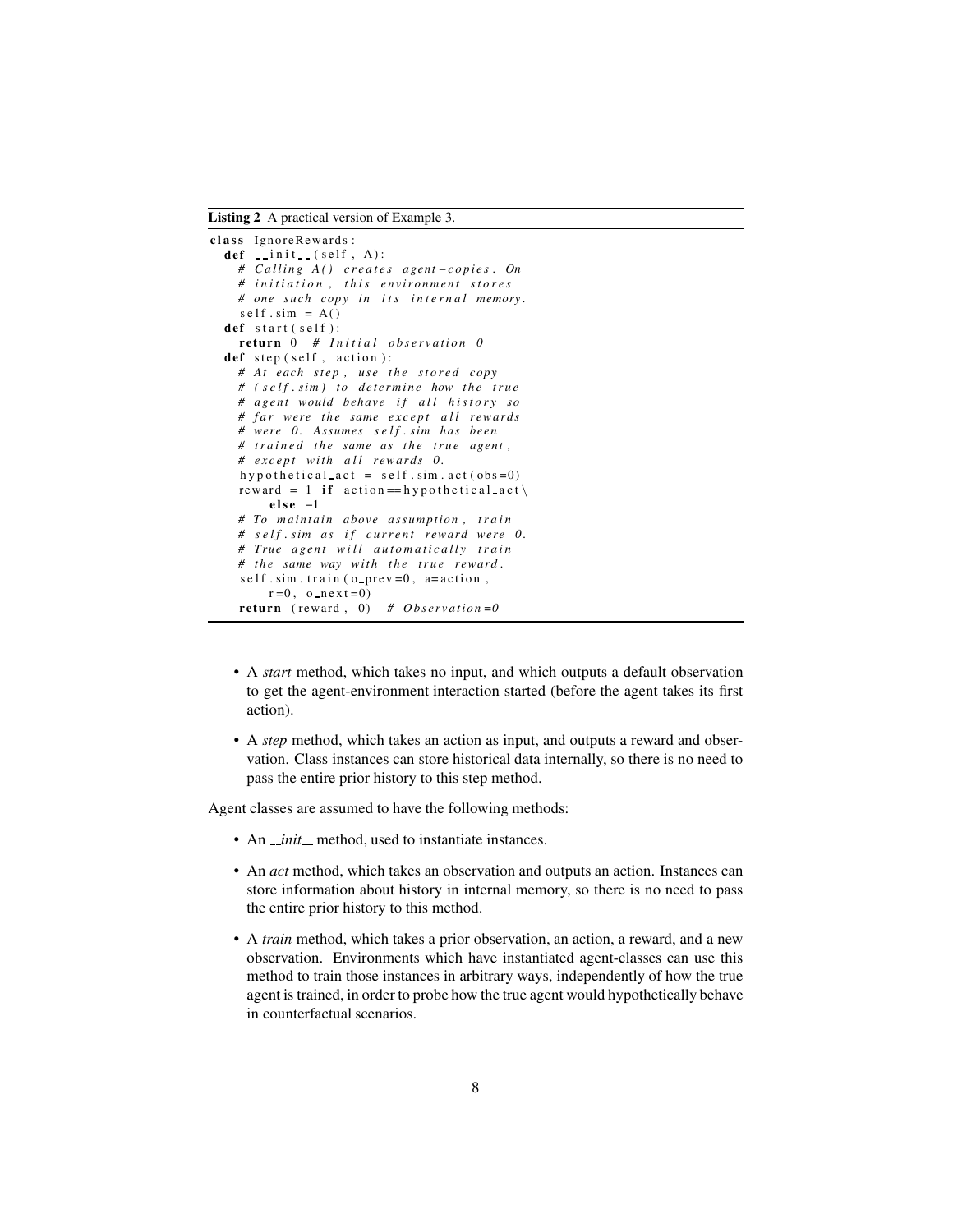In Listing [2](#page-7-0) we give a practical version of Example [3.](#page-3-2) The reason it is practical is because it maintains just one copy of the true agent, and that copy is trained incrementally. Not all extended environments (as in Definition [2\)](#page-3-1) can be realized practically. Example [5](#page-5-1) (Reverse History) apparently cannot be. The reason Example [5](#page-5-1) is inherently impractical is because there is no way for the environment to re-use its previous work to speed up its next percept calculation. Even if the environment retained a simulated agent trained on the previous reverse history  $h_0 = x_{n-1}y_{n-2} \dots y_1x_1$ , in order to compute the next percept, the environment would need to *insert* a new percept-action pair  $x_n y_{n-1}$  at the *beginning* of  $h_0$  to get the new reverse history  $h = x_n y_{n-1} \dots y_1 x_1$ . There is no guarantee that the agent's actions are independent of the order in which it is trained, so a fresh new agent simulation would need to be created and trained on all of h from scratch.

This formulation generalizes the *Newcomblike environments*(or *NDPs*) of [\[2\]](#page-12-7) (Definition [2](#page-3-1) would too, except for being deterministic). Essentially, NDPs are environments which may base their outputs on the agent's hypothetical behavior in alternate scenarios which differ from the true history only in their most recent observation. Already that is enough to formalize a version of Newcomb's paradox [\[20\]](#page-13-13). When this paradox is formalized either with NDPs or extended environments, the optimal strategy becomes clear (namely, the so-called one-box strategy).

## 4.1 Determinacy and Semi-Determinacy

Unlike mathematical functions, class methods in the computer science sense can be non-deterministic. They can depend on random number generators (RNGs), time-ofday, global variables, etc. Our measurement strategy might not make sense for some non-deterministic agents. For example, if an agent reads and writes files on disk, then a simulation of that agent might influence the true agent (by altering said files). This suggests the following definition.

<span id="page-8-0"></span>Definition 6. *An RL agent-class* Π *is* semi-deterministic *if whenever two* Π*-instances*  $\pi_1$  *and*  $\pi_2$  *have been instantiated within a single run of a larger computer program, and have been identically trained (within that same run), then they act identically (within that same run).*

For example, rather than invoke the RNG, Π-instances might query a read-only pool of pre-generated random numbers. Then, within the same run of a larger program, identically-trained Π-instances would act identically, even if they would not act the same as identically-trained Π-instances in a different run.

Our measurement technique—measure self-reflectiveness by running the agent through a battery of extended environments—should work well in the practical framework as long as the agents are instances of semi-determinstic agent-classes. Whenever an instance  $\pi$  of a semi-determinstic agent-class  $\Pi$  interacts with an extended environment  $\mu$ , whenever  $\mu$  uses a Π-instance  $\pi'$  to investigate the hypothetical behavior of π, the semi-determinacy of Π ensures that the behavior  $\mu$  sees in  $\pi'$  is indeed  $\pi$ 's hypothetical behavior.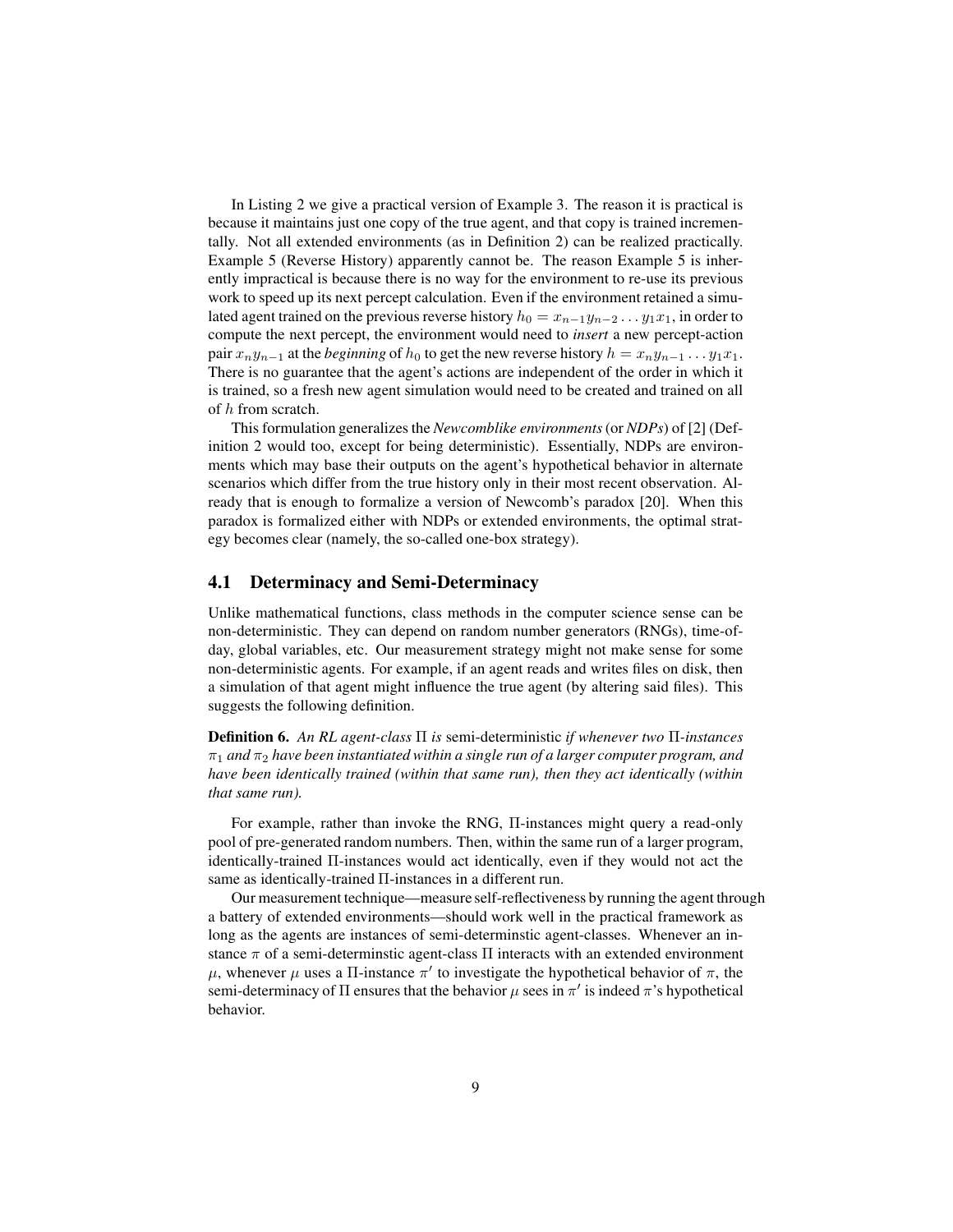## <span id="page-9-0"></span>5 Making agents more self-reflective

If we can empirically measure the self-reflection of RL agents, then we can experimentally test whether various transformations make various agents more self-reflective. We will define what we call the *reality check* transformation, intended to increase the selfreflection of certain agents. In Section [6,](#page-10-0) empirical results will suggest the it works as intended, at least for self-reflection as measured by our library.

**Definition 7.** *Suppose*  $\pi$  *is an agent. The* reality check *of*  $\pi$  *is the agent*  $\pi_{RC}$  *defined recursively by:*

- $\pi_{RC}(x_1y_1 \ldots x_n) = \pi(x_1y_1 \ldots x_n)$  *if for all*  $1 \leq i < n$ ,  $y_i = \pi_{RC}(x_1y_1 \ldots x_i)$ .
- $\pi_{RC}(x_1y_1 \ldots x_n) = \pi(\langle x_1 \rangle)$  *otherwise.*

In response to a percept-action history,  $\pi_{RC}$  first verifies the history's actions are those  $\pi_{RC}$  would have taken. If so,  $\pi_{RC}$  acts as  $\pi$ . But if not, then  $\pi_{RC}$  freezes and thereafter repeats one fixed action. The act of verifying those past actions is an act of self-reflection, so it seems plausible that at least for certain agents  $\pi$ ,  $\pi_{RC}$  should be more self-reflective than  $\pi$ .

<span id="page-9-3"></span>Definition 8. *(Informal) By a* good classic agent *we mean an agent which was designed to perform well in non-extended environments, but whose designers made no attempt to make it perform well in extended environments.*

<span id="page-9-1"></span>Conjecture 9. *(Informal) For most good classic agents* π*,* π*RC outperforms* π *on average across the space of all extended environments (suitably weighted).*

We say "most" in Conjecture [9](#page-9-1) because an agent, though designed only for nonextended environments, might accidentally already perform well in extended environments. We do not claim the reality check operation would further increase such agents' performance. We will argue for Conjecture [9'](#page-9-1)s plausibility using the following theorem.

<span id="page-9-2"></span>**Theorem 10.** *Let*  $\pi$  *be any agent.* 

- *1. (Alternate definition) An equivalent alternate definition of* π*RC would be obtained by changing the condition*  $y_i = \pi_{RC}(x_1y_1 \dots x_i)$  *into*  $y_i = \pi(x_1y_1 \dots x_i)$ *.*
- *2. (Idempotence)*  $\pi_{RC} = (\pi_{RC})_{RC}$ *.*
- *3. (Equivalence on genuine history) For every extended environment* µ *and for every odd-length initial segment*  $x_1y_1 \ldots x_n$  *of the result of*  $\pi_{RC}$  *interacting with*  $\mu$ *,*  $\pi_{RC}(x_1y_1 \ldots x_n) = \pi(x_1y_1 \ldots x_n).$
- *4. (Equivalence in non-extended RL) For every non-extended environment* µ*, the result of*  $\pi_{RC}$  *interacting with*  $\mu$  *equals the result of*  $\pi$  *interacting with*  $\mu$ *.*

See the Appendix for a proof. Note that part 3 shows that  $\pi_{RC}$  never freezes in reality (if  $\pi$  does not):  $\pi_{RC}$  merely commits to freeze in certain impossible hypothetical scenarios.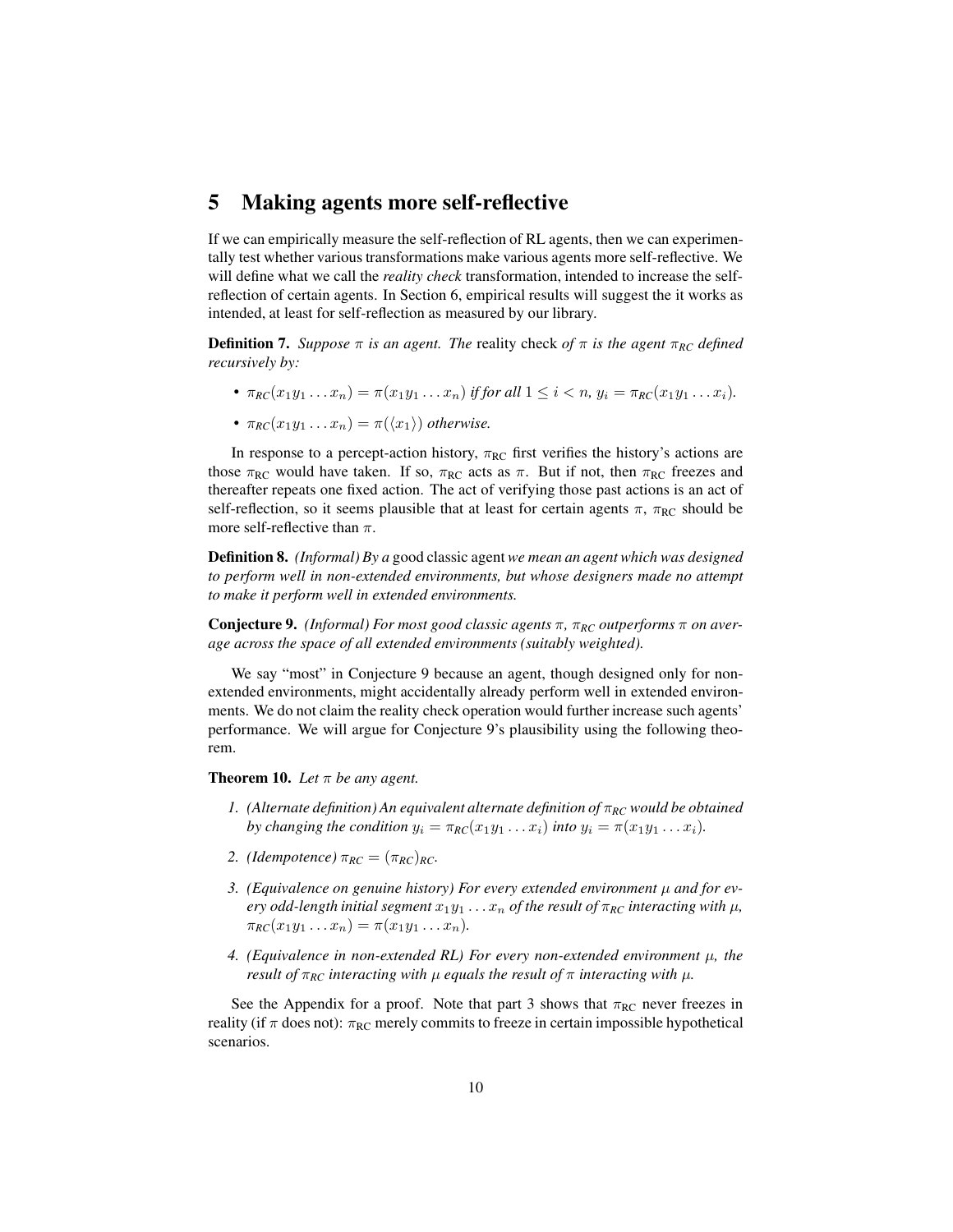Here is why we find Conjecture [9](#page-9-1) plausible. An extended environment chooses outputs based not only the agent's actions, but also on how the agent would hypothetically act in other scenarios. Outputs so determined would be hard to predict if the agent does not self-reflect on said hypothetical actions. But some extended environments depend, in particular, on *impossible* hypothetical scenarios where the agent takes actions the agent would never take. In *those* scenarios, π<sub>RC</sub>'s actions are trivial: blind repetition of one fixed action. This in turn trivializes those extended environments' dependency on said actions, making those extended environments more predictable. And assuming  $\pi$ is designed to perform well in non-extended environments, presumably  $\pi$ , and thus (by Theorem [10](#page-9-2) part 3),  $\pi_{RC}$  can take advantage of increased predictability.

For example, let  $\pi$  be a deterministic Q-learner and let  $x_1y_1 \dots$  be  $\pi_{RC}$ 's interaction with Example [3](#page-3-2) ("Reward Agent for Ignoring Rewards"). For any particular  $n$ , the environment computes  $x_{n+1} = \mu(x_1y_1 \ldots x_ny_n)$  by checking whether or not  $y_n =$  $\pi_{RC}(x'_1y_1 \ldots x'_n)$ , where each  $x'_i$  is the percept  $x_i$  with reward zeroed. If so,  $x_{n+1}$ 's reward is +1, otherwise it is  $-1$  ( $\pi_{RC}$  is rewarded to act as if all past rewards were 0). For large enough n, since  $\pi$  is a Q-learner, there is almost certainly some  $m < n$ such that  $\pi(x_1y_1 \ldots x_m) \neq \pi(x'_1y_1 \ldots x'_m)$ —i.e., a Q-learner's behavior depends on past rewards. Thus by part 1 of Theorem [10,](#page-9-2)  $\pi_{RC}(x_1y_1 \ldots x_n) = \pi_{RC}(\langle x_1 \rangle) = y_1$ . Thus eventually the environment becomes trivial: "reward action  $y_1$  and punish all other actions". A Q-learner, and thus (by Theorem [10](#page-9-2) part 3)  $\pi_{RC}$ , would thrive in such conditions.

In our library we implement reality-check as a function taking an agent-class Π as input. It outputs an agent-class  $\Sigma$ . A  $\Sigma$ -instance  $\sigma$  computes actions using a  $\Pi$ -instance  $\pi$  which it initializes once and then stores. When trained,  $\sigma$  checks if the training data is consistent with its own action-method. If so, it trains  $\pi$  on that data. Else,  $\sigma$  freezes, thereafter ignoring future training data and repeating its first action blindly. If  $\Pi$  is semi-deterministic (Definition [6\)](#page-8-0), it follows that  $\Sigma$  is too.

## <span id="page-10-0"></span>6 Example measurements

Based on our conviction that self-reflection is needed for good average performance across many extended environments, self-reflection can be estimated by running an agent against a battery of extended environments. Our open-source library of extended environments [\[1\]](#page-12-0) provides 25 such extended environments, and infrastructure for measuring an agent's self-reflection by running the agent on all these environments and their opposites (the *opposite* of an environment is obtained by multiplying all rewards by  $-1$ ). Opposite-environments are included to ensure that agents which ignore the environment receive score 0, at least if they are semi-deterministic (Definition [6\)](#page-8-0). All environments in the library output individual rewards of either  $1, -1$  or 0 every step.

We used our library to measure the self-reflection of the following agents and their reality-checks:

- Random: An agent who acts randomly.
- Simple: An agent who takes the first available action that never previously resulted in punishment for the observation in question (or action 0 if no such action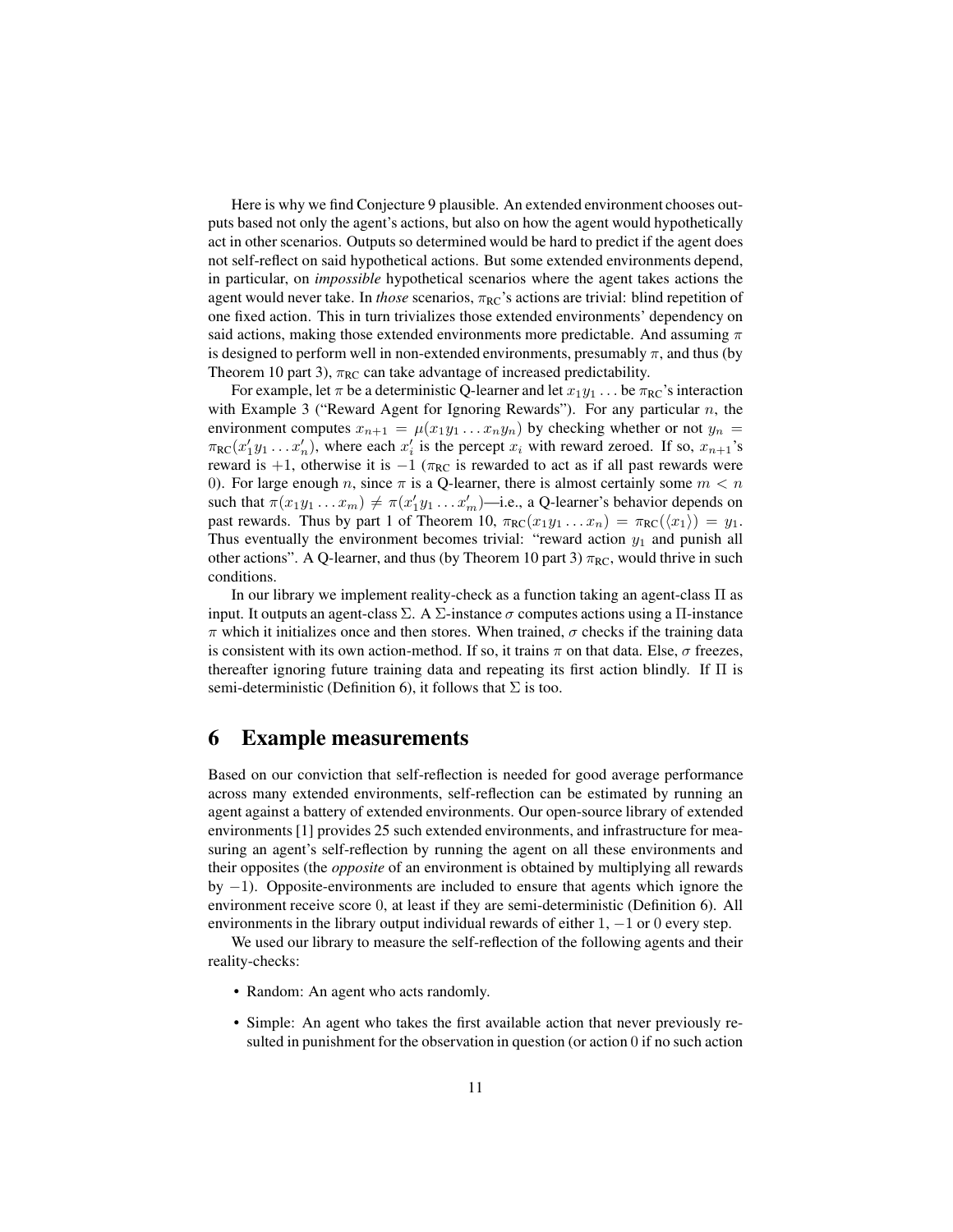<span id="page-11-0"></span>

| Agent                                                    | Good<br>Classic<br>Agent? | $Measure + StdErr$<br>(Original Agent)                                                                                                 | $Measure + StdErr$<br>(Reality Check)                                                                                                  |
|----------------------------------------------------------|---------------------------|----------------------------------------------------------------------------------------------------------------------------------------|----------------------------------------------------------------------------------------------------------------------------------------|
| Random<br>Simple<br>Q<br><b>DON</b><br>A2C<br><b>PPO</b> | ✓<br>✓<br>✓<br>✓          | $0.0000 \pm 0.0000$<br>$0.7567 \pm 0.0000$<br>$0.5395 \pm 0.0030$<br>$0.5174 \pm 0.0068$<br>$0.6145 \pm 0.0061$<br>$0.0696 \pm 0.0005$ | $0.0000 \pm 0.0000$<br>$0.7146 \pm 0.0031$<br>$0.5720 \pm 0.0038$<br>$0.6072 \pm 0.0057$<br>$0.6368 \pm 0.0045$<br>$0.3332 \pm 0.0019$ |

Table 3: Measuring self-reflection of agents and their reality-checks

exists).

- A standard Q-learner with  $\epsilon = .9$ ,  $\alpha = .1$ ,  $\gamma = .9$ .
- DQN, A2C, and PPO (with MLP policy) from the open-source Stable Baselines3 library [\[21\]](#page-13-12). Default parameter values were used except for random seed and DQN's learning starts (which we set to 1 to let DQN learn right away). Comments in [\[1\]](#page-12-0) describe how we made these agents semi-deterministic and enabled them to run in extended environments.

We ran each agent for  $100,000$  steps on each environment and its opposite (repeated with 5 RNG seeds). See Table [3](#page-11-0) for the results. See ExampleMeasurements.py in our library for replication instructions (we used a personal laptop with no GPU). The table provides evidence for Conjecture [9.](#page-9-1) That Simple performs so well is a reflection of the library's lack of sophistication. In future work, we will compose our library with others such as the Atari benchmark, e.g.: give the agent *two* Atari joysticks with identical gameplay effects, but penalize the agent for (e.g.) using a different joystick than it would have if all rewards had been zero (see Example [3\)](#page-3-2). Since Simple is not a good classic agent, Conjecture [9](#page-9-1) is not contradicted by that row of Table [3.](#page-11-0) Table [3](#page-11-0) does *not* prove that, e.g., "A2C is more self-reflective than DQN," because "A2C" actually refers to a whole hyperparemtrized family, of which we only measured the default member.

That  $\pi_{RC}$  improves performance of good classic agents in Table [3](#page-11-0) depends, of course, on which environments are tested against. One could deliberately engineer extended environments where  $\pi_{RC}$  underperforms, and a library of such would give  $\pi_{RC}$ a low measurement. For example: an environment which punishes the agent if simulations thereof appear to freeze in response to impossible percept-action sequences. But this example is, in our opinion, contrived. We conjecture that, on average, environments where  $\pi_{RC}$  underperforms are more contrived than those where  $\pi_{RC}$  overperforms. Thus, the former would be given lower weight if extended environments were suitably weighted, as in [\[15\]](#page-13-2).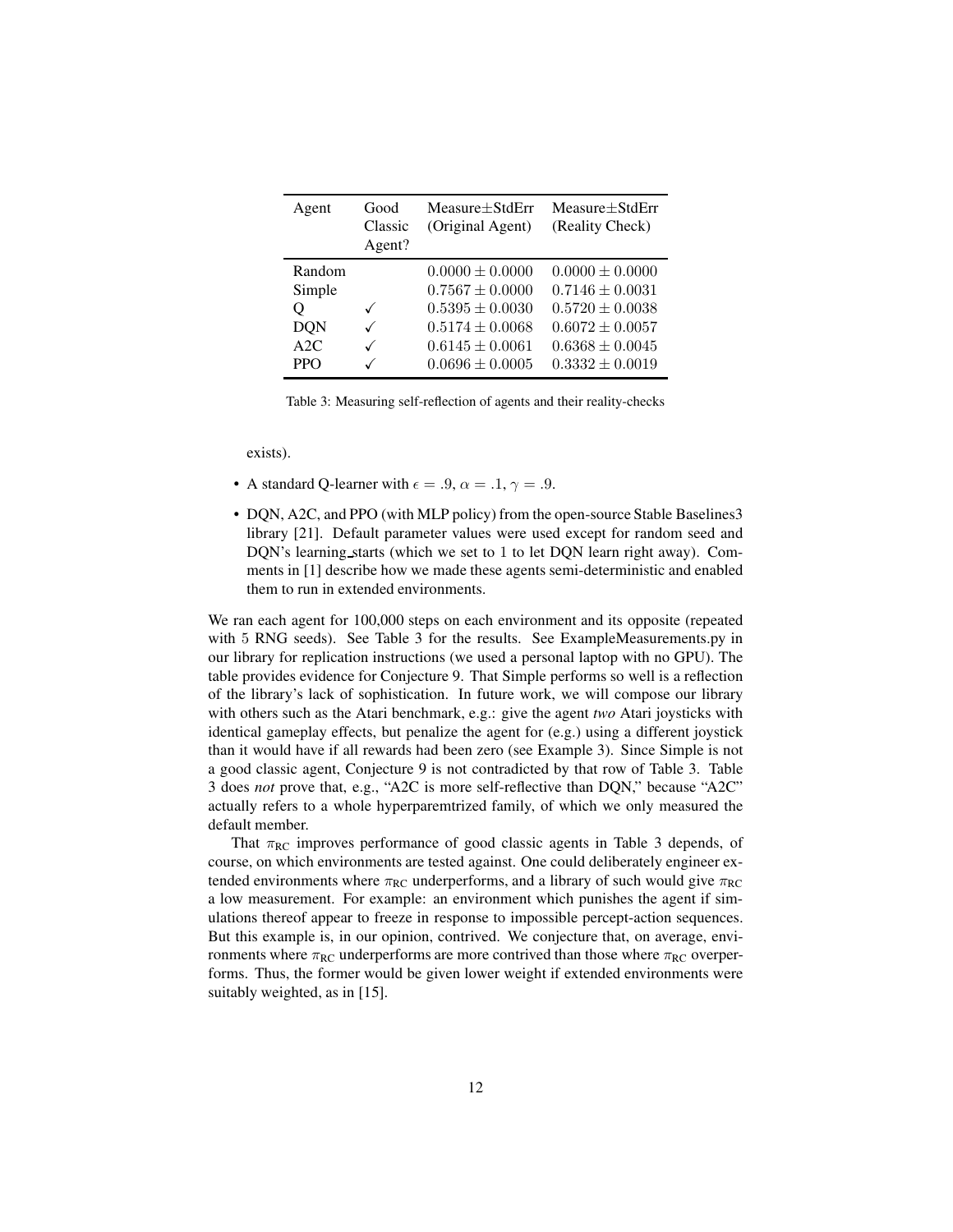## 7 Conclusion

We introduced *extended environments*. When computing rewards and observations, extended environments can consider not only actions the RL agent has taken, but also actions the agent would hypothetically take in other circumstances.

An agent may find an extended environment hard to predict if the agent only considers what has actually happened, and not its own hypothetical actions in alternate scenarios. We argued that for good performance (on average) across many extended environments, an agent would need to self-reflect to some degree. Thus, we propose that a battery of benchmark extended environments could provide a way of measuring self-reflection in RL agents. We are simultaneously publishing a rudimentary opensource library [\[1\]](#page-12-0) of extended environments as a proof-of-concept. Further work is needed to obtain a more optimal set of extended environments. For the purposes of our proof-of-concept, we preferred to focus on extended environments of particular theoretical interest. Some examples are given in Section [3.](#page-3-0)

We introduced (in Section [5\)](#page-9-0) a *reality check* transform  $\pi \mapsto \pi_{RC}$ . We conjectured (Conjecture [9\)](#page-9-1) that for most *good classic agents*  $\pi$  (see Definition [8\)](#page-9-3),  $\pi_{RC}$  outperforms  $\pi$  on average across the space of extended environments, suitably weighted. Numerical computations (in Section [6\)](#page-10-0) provide empirical evidence for the conjecture.

## <span id="page-12-0"></span>**References**

- <span id="page-12-7"></span>[1] Anon. Extended environments. Code repository (included in supplemental file), 2022.
- [2] James Henry Bell, Linda Linsefors, Caspar Oesterheld, and Joar Skalse. Reinforcement learning in Newcomblike environments. In *NeurIPS*, 2021.
- <span id="page-12-1"></span>[3] Marc G Bellemare, Yavar Naddaf, Joel Veness, and Michael Bowling. The arcade learning environment: An evaluation platform for general agents. *Journal of Artificial Intelligence Research*, 47:253–279, 2013.
- <span id="page-12-2"></span>[4] Benjamin Beyret, José Hernández-Orallo, Lucy Cheke, Marta Halina, Murray Shanahan, and Matthew Crosby. The animal-AI environment: Training and testing animal-like artificial cognition. *Preprint*, 2019.
- <span id="page-12-3"></span>[5] Greg Brockman, Vicki Cheung, Ludwig Pettersson, Jonas Schneider, John Schulman, Jie Tang, and Wojciech Zaremba. OpenAI gym. *Preprint*, 2016.
- <span id="page-12-6"></span>[6] Guillaume Chaslot, Sander Bakkes, Istvan Szita, and Pieter Spronck. Monte-Carlo tree search: A new framework for game AI. *AIIDE*, 8:216–217, 2008.
- <span id="page-12-5"></span><span id="page-12-4"></span>[7] François Chollet. On the measure of intelligence. *Preprint*, 2019.
- [8] Karl Cobbe, Chris Hesse, Jacob Hilton, and John Schulman. Leveraging procedural generation to benchmark reinforcement learning. In *International conference on machine learning*, pages 2048–2056. PMLR, 2020.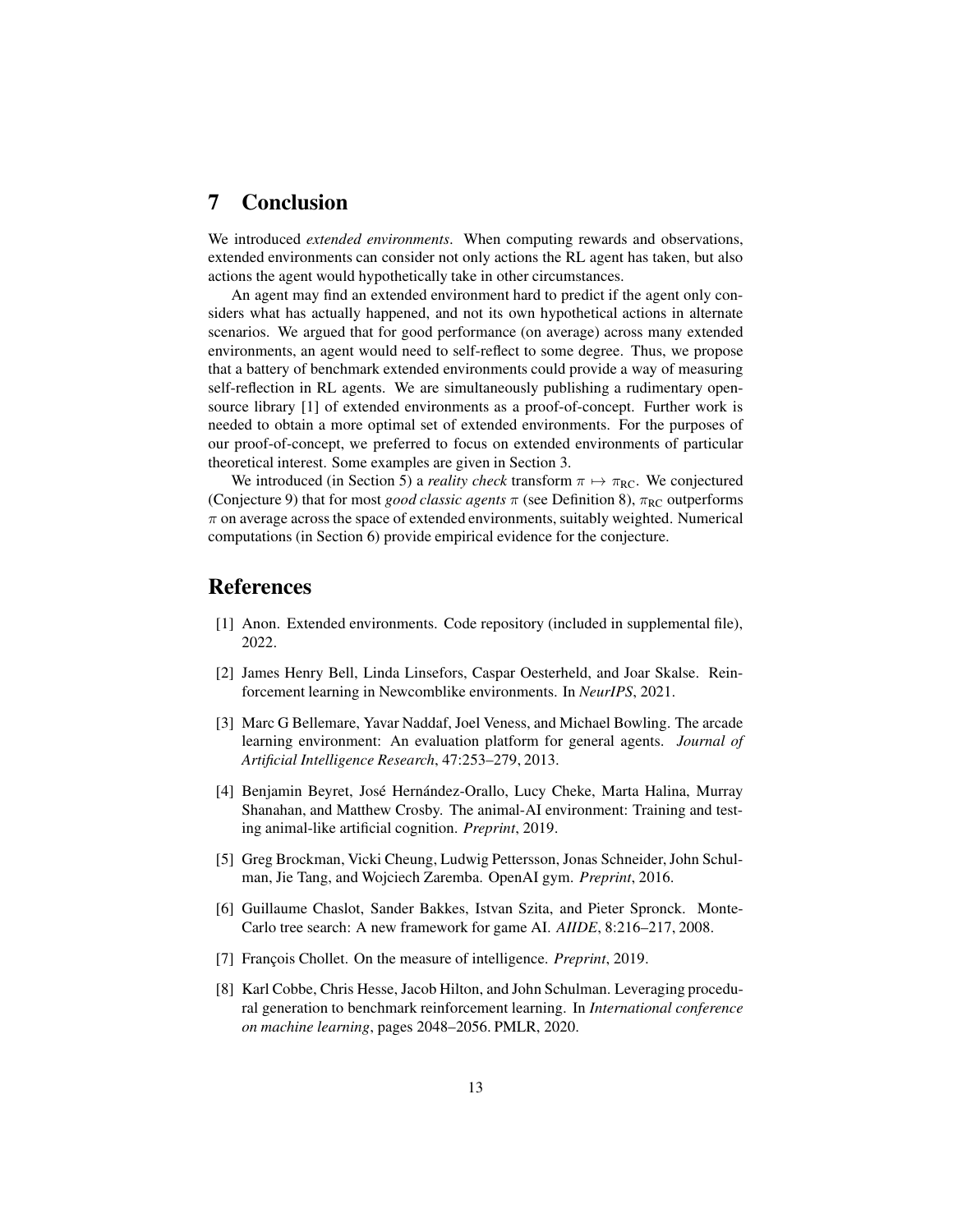- <span id="page-13-6"></span><span id="page-13-0"></span>[9] Vaibhav Gavane. A measure of real-time intelligence. *Journal of Artificial General Intelligence*, 4(1):31–48, 2013.
- [10] Dan Hendrycks and Thomas Dietterich. Benchmarking neural network robustness to common corruptions and perturbations. In *International Conference on Learning Representations*, 2019.
- <span id="page-13-5"></span>[11] José Hernández-Orallo and David L Dowe. Measuring universal intelligence: Towards an anytime intelligence test. *Artificial Intelligence*, 174(18):1508–1539, 2010.
- <span id="page-13-11"></span><span id="page-13-9"></span>[12] Bill Hibbard. Adversarial sequence prediction. In *International Conference on Artificial General Intelligence*, pages 399–403, 2008.
- [13] Evan Hubinger, Chris van Merwijk, Vladimir Mikulik, Joar Skalse, and Scott Garrabrant. Risks from learned optimization in advanced machine learning systems. *Preprint*, 2019.
- <span id="page-13-4"></span><span id="page-13-2"></span>[14] Marcus Hutter. *Universal artificial intelligence: Sequential decisions based on algorithmic probability*. Springer, 2004.
- [15] Shane Legg and Marcus Hutter. Universal intelligence: A definition of machine intelligence. *Minds and machines*, 17(4):391–444, 2007.
- <span id="page-13-7"></span>[16] Shane Legg and Joel Veness. An approximation of the universal intelligence measure. In *Algorithmic Probability and Friends: Bayesian Prediction and Artificial Intelligence*, pages 236–249. Springer, 2013.
- <span id="page-13-3"></span>[17] Jan Leike and Marcus Hutter. Bad universal priors and notions of optimality. In *Conference on Learning Theory*, pages 1244–1259. PMLR, 2015.
- <span id="page-13-8"></span>[18] Ming Li and Paul Vitányi. *An introduction to Kolmogorov complexity and its applications*. Springer, 2008.
- <span id="page-13-1"></span>[19] Alex Nichol, Vicki Pfau, Christopher Hesse, Oleg Klimov, and John Schulman. Gotta learn fast: A new benchmark for generalization in RL. *arXiv preprint arXiv:1804.03720*, 2018.
- <span id="page-13-13"></span>[20] Robert Nozick. Newcomb's problem and two principles of choice. In Nicholas Rescher, editor, *Essays in honor of Carl G. Hempel*, pages 114–146. Springer, 1969.
- <span id="page-13-12"></span>[21] Antonin Raffin, Ashley Hill, Maximilian Ernestus, Adam Gleave, Anssi Kanervisto, and Noah Dormann. Stable Baselines3. [https://github.com/DLR-RM/stable-baselines3,](https://github.com/DLR-RM/stable-baselines3) 2019.
- <span id="page-13-10"></span>[22] Craig Sherstan, Adam White, Marlos C Machado, and Patrick M Pilarski. Introspective agents: Confidence measures for general value functions. In *Conference on Artificial General Intelligence*, pages 258–261. Springer, 2016.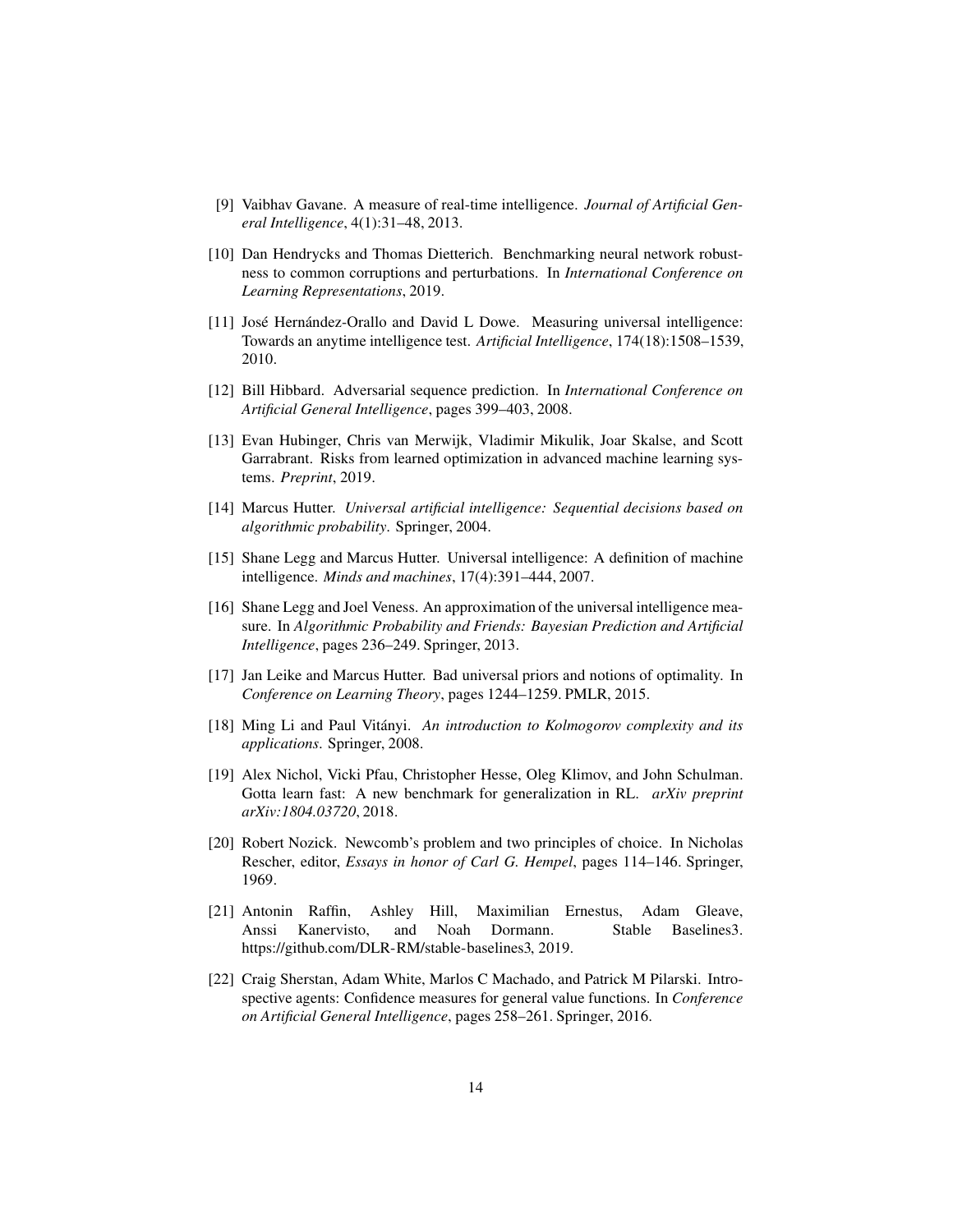- <span id="page-14-0"></span>[23] Soren Sonnenburg, Mikio L Braun, Cheng Soon Ong, Samy Bengio, Leon Bottou, Geoff Holmes, Yann LeCun, Klaus-Robert Müller, Fernando Pereira, Carl Edward Rasmussen, Gunnar Rätsch, Bernhard Schölkopf, Alexander Smola, Pascal Vincent, Jason Weston, and Robert C Williamson. The need for open source software in machine learning. *Journal of Machine Learning Research*, 8:2443–2466, 2007.
- <span id="page-14-1"></span>[24] Roman V Yampolskiy. Detecting qualia in natural and artificial agents. *Preprint*, 2017.

# A Appendix

*Proof of Theorem 10.* Let D be the set of all sequences  $x_1y_1 \ldots x_n$  (each  $x_i$  a percept, each  $y_i$  an action).

(Part 1) Define  $\rho$  on D by

- $\rho(x_1y_1 \ldots x_n) = \pi(x_1y_1 \ldots x_n)$  if for all  $1 \leq i < n$ ,  $y_i = \pi(x_1y_1 \ldots x_i)$ .
- $\rho(x_1y_1 \ldots x_n) = \pi(\langle x_1 \rangle)$  otherwise.

We must show that  $\rho = \pi_{RC}$ . We will prove by induction that for each  $x_1y_1 \ldots x_n \in$ D,  $\rho(x_1y_1...x_n) = \pi_{RC}(x_1y_1...x_n)$ . The base case  $n = 1$  is trivial:  $\rho(\langle x_1 \rangle) =$  $\pi(\langle x_1 \rangle) = \pi_{RC}(\langle x_1 \rangle)$  since there is no i such that  $1 \leq i < 1$ . For the induction step, assume  $n > 1$ , and assume the claim holds for all shorter sequences in D.

Case 1: Assume (\*) for all  $1 \leq i < n$ ,  $y_i = \pi(x_1y_1 \dots x_i)$ . We claim that for all  $1 \leq i < n$ ,  $y_i = \rho(x_1y_1 \ldots x_i)$ . To see this, choose any  $1 \leq i < n$ . Then for all  $1 \leq j \leq i$ ,  $y_j = \pi(x_1y_1 \dots x_j)$  because otherwise j would be a counterexample to (∗). Thus

$$
\rho(x_1y_1 \dots x_i) = \pi(x_1y_1 \dots x_i)
$$
 (By definition of  $\rho$ )  
=  $y_i$ , (By \*)

proving the claim. Now, since we have proved that for all  $1 \leq i < n$ ,  $y_i = \rho(x_1y_1 \ldots x_i)$ , and since our induction hypothesis guarantees that each such

$$
\rho(x_1y_1\ldots x_i)=\pi_{\mathsf{RC}}(x_1y_1\ldots x_i),
$$

we conclude: for all  $1 \leq i < n$ , we have  $y_i = \pi_{RC}(x_1y_1 \dots x_i)$ . Thus

$$
\pi_{\mathsf{RC}}(x_1y_1\ldots x_n)=\pi(x_1y_1\ldots x_n)=\rho(x_1y_1\ldots x_n)
$$

as desired.

Case 2: Assume there is some  $1 \leq i < n$  such that  $y_i \neq \pi(x_1y_1 \dots x_i)$ . We may choose *i* as small as possible. Thus, for all  $1 \leq j \leq i$ ,  $y_j = \pi(x_1y_1 \dots x_j)$ . By similar logic as in Case 1, it follows that for all  $1 \leq j \leq i$ ,  $y_j = \rho(x_1y_1 \ldots x_j)$ . Our induction hypothesis says that for each such j,  $\rho(x_1y_1 \ldots x_j) = \pi_{RC}(x_1y_1 \ldots x_j)$ . So for all  $1 \le$  $j < i$ ,  $y_j = \pi_{RC}(x_1y_1 \dots x_j)$ . By definition of  $\pi_{RC}$ , this means  $\pi_{RC}(x_1y_1 \dots x_i)$